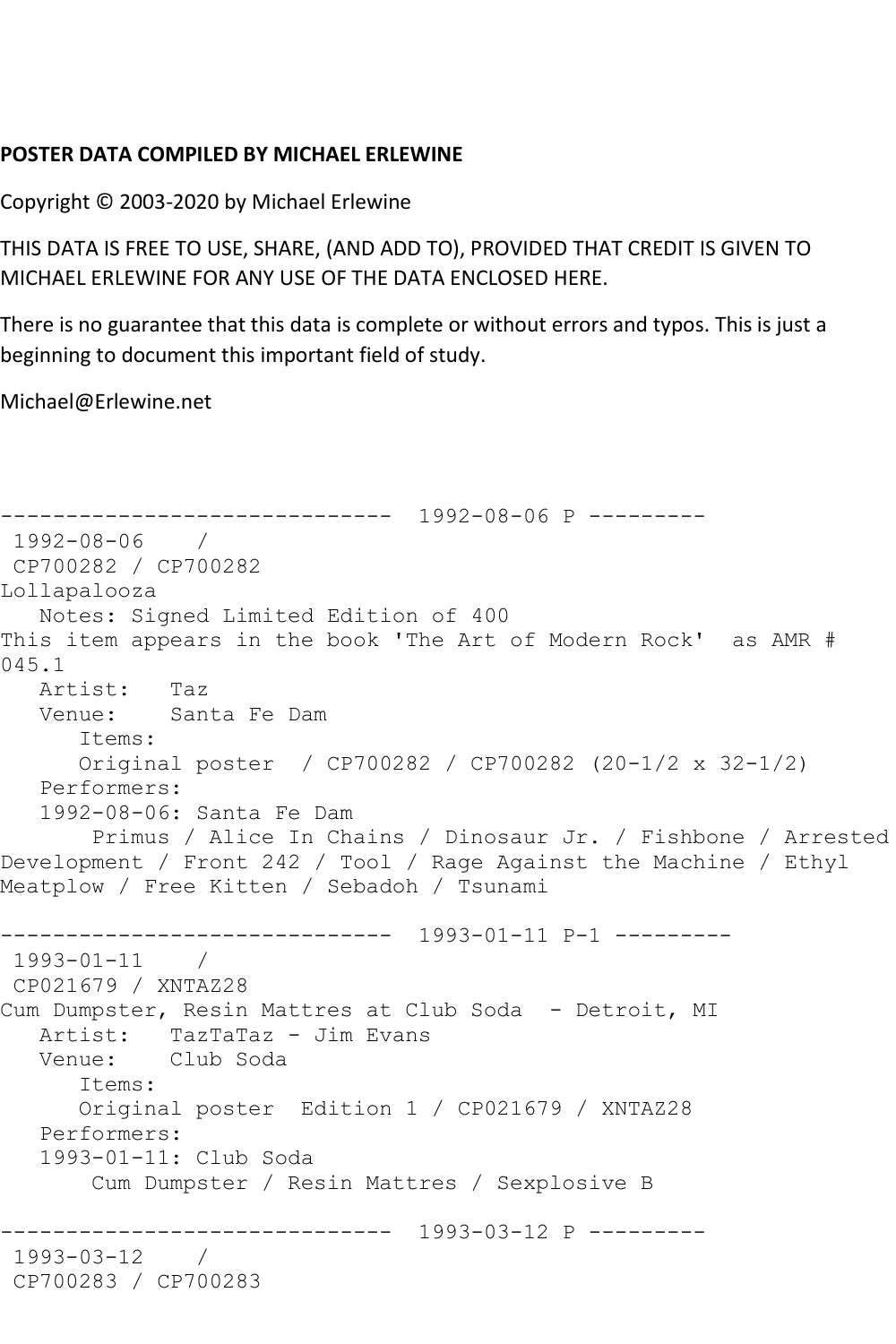L7 at Garage [Honolulu, HI] Notes: This item appears in the book 'The Art of Modern Rock' as AMR # 045.2 Artist: Taz Venue: Garage Promoter: Goldenvoice Items: Original poster / CP700283 / CP700283 (15-1/2 x 30) Performers: 1993-03-12: Garage L7 ------------------------------ 1993-04-29 P --------- 1993-04-29 / CP700732 / CP700732 Rage Against the Machine, Beastie Boys at Velodrome California State Notes: Limited Edition of 400 This item appears in the book 'The Art of Modern Rock' as AMR # 166.2 Artist: Taz Venue: Velodrome California State Items: Original poster / CP700732 / CP700732 (24 x 19) Performers: 1993-04-29: Velodrome California State Rage Against the Machine / Beastie Boys / Cypress Hill / Quicksand / Mother Tongue / Stanford Prison Experiment ------------------------------ 1993-11-22 P --------- 1993-11-22 / CP700284 / CP700284 Primus, Melvins at Bing Crosby Hall Delmar Fairgrounds Notes: This item appears in the book 'The Art of Modern Rock' as AMR # 045.3 Artist: Taz Venue: Bing Crosby Hall Delmar Fairgrounds Promoter: Goldenvoice Productions Items: Original poster / CP700284 / CP700284 (22 x 40) Performers: 1993-11-22: Bing Crosby Hall Delmar Fairgrounds Primus / Melvins ------------------------------ 1994-04-19 P --------- 1994-04-19 /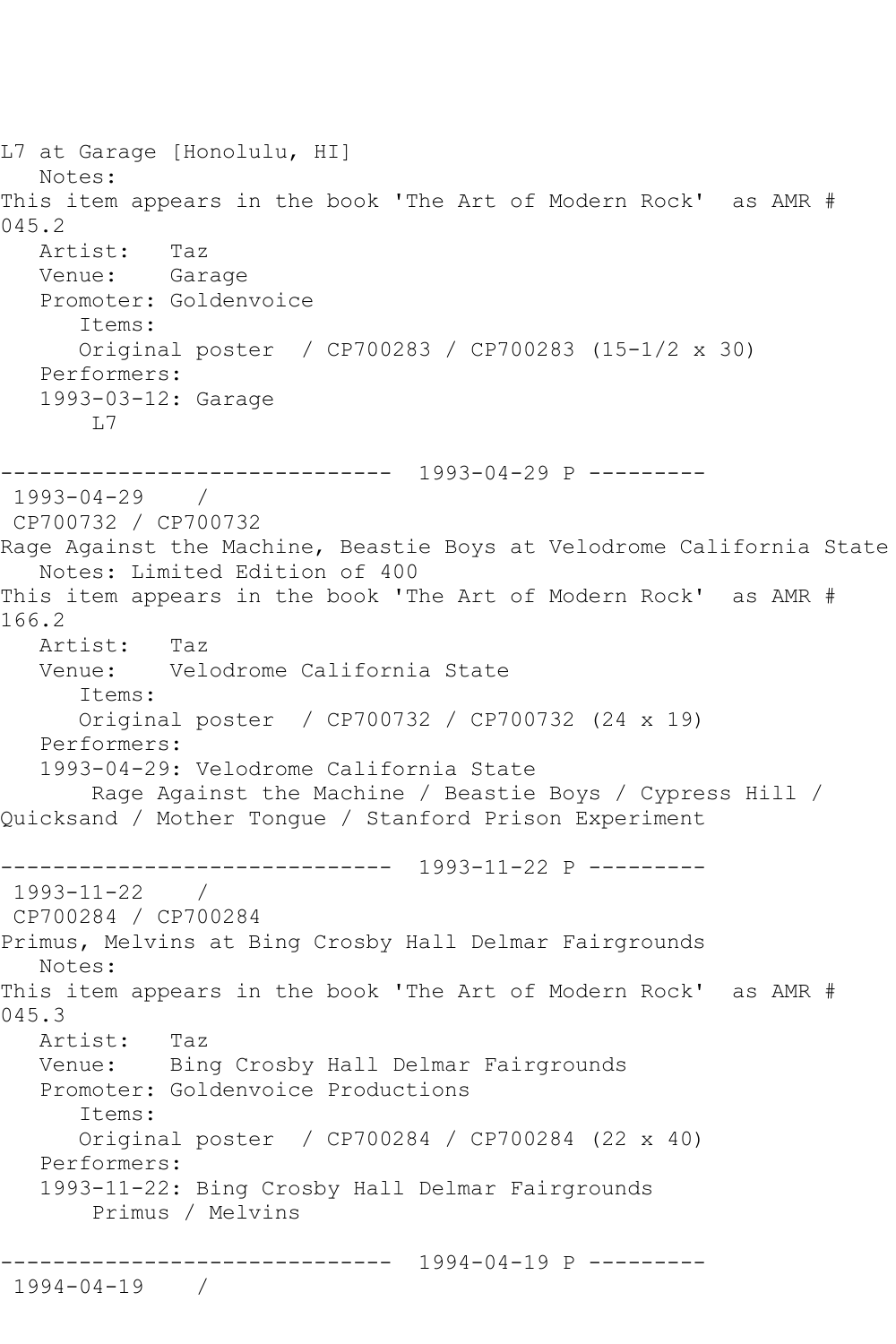```
CP700285 / CP700285
Beck, That Dog at Hong Kong Cafe
   Notes: Limited Edition of 400
This item appears in the book 'The Art of Modern Rock' as AMR # 
045.4
   Artist: Taz
   Venue: Hong Kong Cafe
       Items:
      Original poster / CP700285 / CP700285 (13 x 38)
   Performers:
   1994-04-19: Hong Kong Cafe
       Beck / That Dog
------------------------------ 19zz- P-1 ---------
19zz-CP021660 / XNTAZ06
Black Angel's Death Song, Sinning With A Policy
  Artist: TazTaTaz - Jim Evans
       Items:
      Original poster Edition 1 / CP021660 / XNTAZ06
   Performers:
   19zz-: Sinning With A Policy / Black Angels / Death Song
------------------------------ 19zz- P-1 ---------
19zz- / 
CP021682 / XNTAZ31
Trash Can School Blindfold Tour
   Artist: TazTaTaz - Jim Evans
       Items:
       Original poster Edition 1 / CP021682 / XNTAZ31
   Performers:
   19zz-: Trash Can School
------------------------------ SMA 19zz-01-02 P-1 ---------
19zz-01-02 / SMA 
CP021669 / XNTAZ16
Bad Religion, Offspring at Santa Monica Civic Auditorium - Santa 
Monica, CA
  Artist: TazTaTaz - Jim Evans<br>Venue: Santa Monica Civic A
           Santa Monica Civic Auditorium
       Items:
      Original poster SMA Edition 1 / CP021669 / XNTAZ16
   Performers:
   19zz-01-02: Santa Monica Civic Auditorium
       Bad Religion / Offspring / Big Drill Car
------------------------------ HPA 19zz-01-22 P-1 ---------
```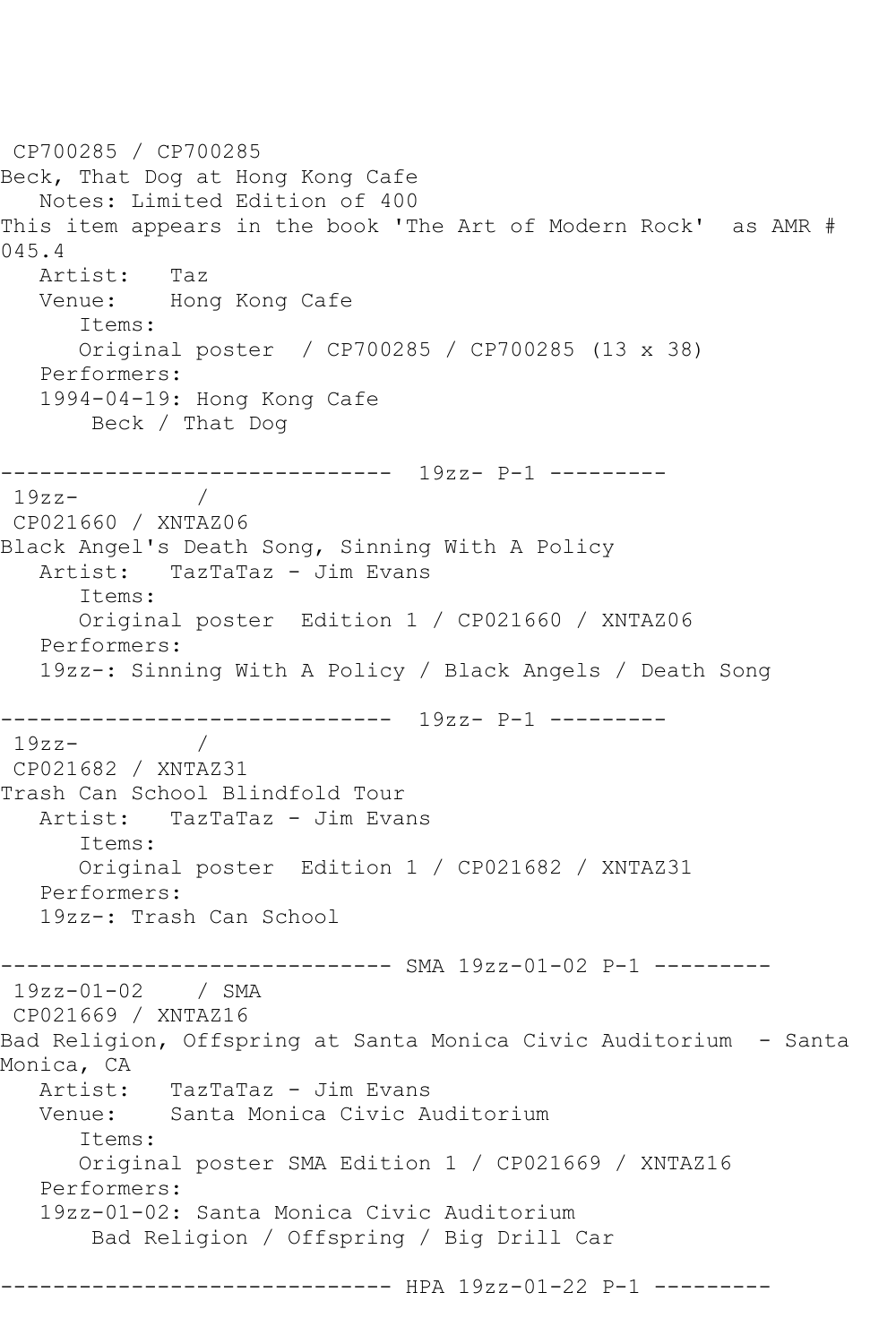19zz-01-22 / HPA CP021662 / XNTAZ08 Faith No More, Babes In Toyland at Hollywood Palladium - Birmingham, MI Artist: TazTaTaz - Jim Evans Venue: Hollywood Paladium Items: Original poster HPA Edition 1 / CP021662 / XNTAZ08 Performers: 19zz-01-22: Hollywood Paladium Faith No More / Babes In Toyland / Kyuss ------------------------------ 19zz-02-06 P-1 --------- 19zz-02-06 / CP021667 / XNTAZ13 Helmet at Garage - Honolulu, HI Artist: TazTaTaz - Jim Evans Venue: Garage Items: Original poster Edition 1 / CP021667 / XNTAZ13 Performers: 19zz-02-06: Garage Helmet ------------------------------ ROXY 19zz-02-08 P-1 --------- 19zz-02-08 / ROXY CP021656 / XNTAZ02 Shonen Knife at Roxy - Boston, MA Artist: TazTaTaz - Jim Evans Venue: Roxy Items: Original poster ROXY Edition 1 / CP021656 / XNTAZ02 Performers: 19zz-02-08: Roxy Shonen Knife ------------------------------ JBJ 19zz-02-12 P-1 --------- 19zz-02-12 / JBJ CP021655 / XNTAZ01 Mecca Normal, Distorted Poney at Jabberjaw - Los Angeles, CA Artist: TazTaTaz - Jim Evans<br>Venue: Jabberjaw Jabberjaw Items: Original poster JBJ Edition 1 / CP021655 / XNTAZ01 Performers: 19zz-02-12: Jabberjaw Mecca Normal / Distorted Poney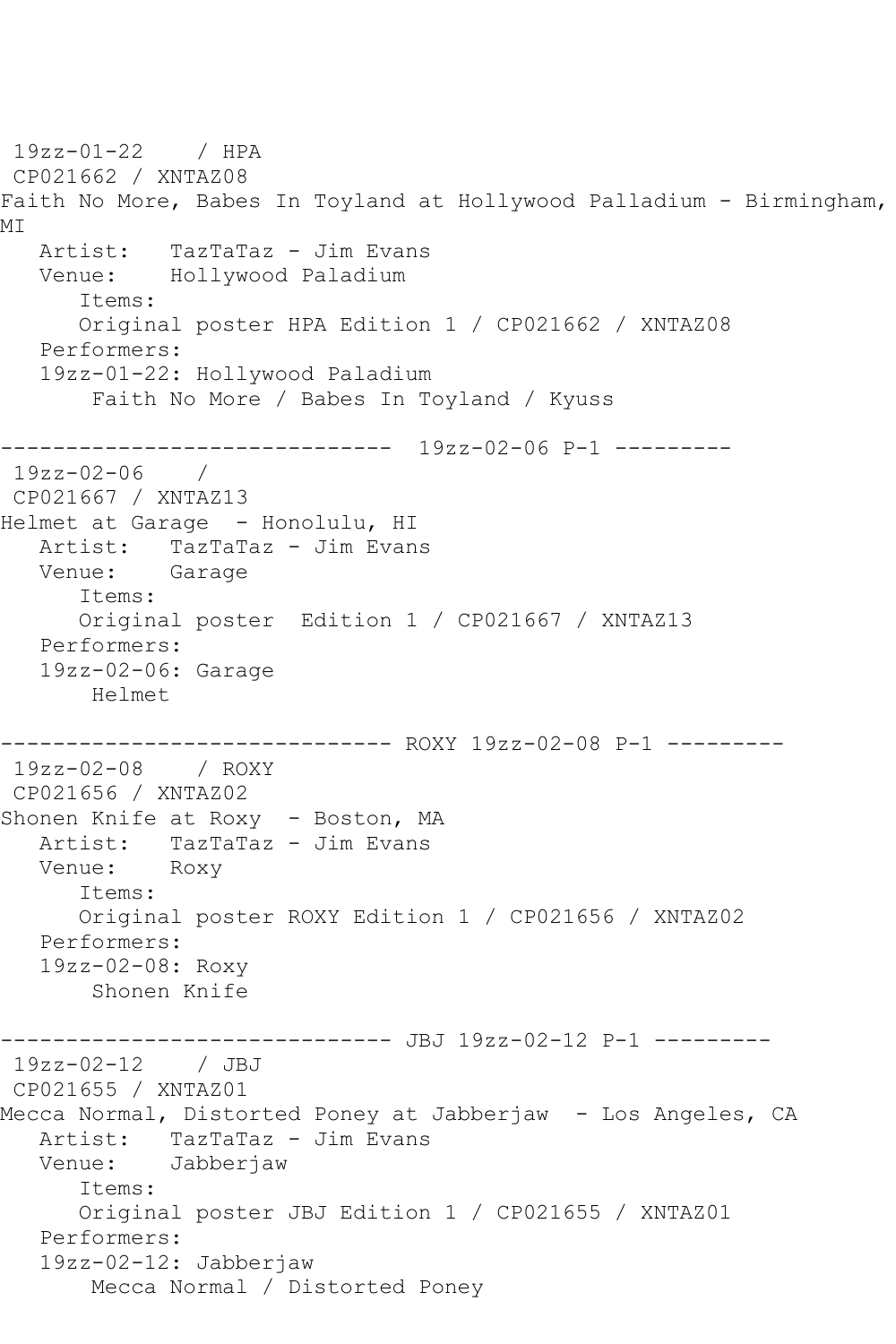------------------------------ 19zz-02-27 P-1 --------- 19zz-02-27 / CP021659 / XNTAZ05 Cows, Pheasants at Street Entrey, Minneapolis - Minneapolis, MN Artist: TazTaTaz - Jim Evans<br>Venue: Street Entry, Minnear Street Entry, Minneapolis Items: Original poster Edition 1 / CP021659 / XNTAZ05 Performers: 19zz-02-27 19zz-02-28: Street Entry, Minneapolis Cows / Pheasants / Pond / Snack Hounds ------------------------------ 19zz-02-28 P-1 --------- 19zz-02-28 / CP021657 / XNTAZ03 Sonic Youth, Mudhoney at Aloha Towers - Honolulu, HI Artist: TazTaTaz - Jim Evans Venue: Aloha Towers Items: Original poster Edition 1 / CP021657 / XNTAZ03 Performers: 19zz-02-28: Aloha Towers Sonic Youth / Mudhoney ------------------------------ WGG 19zz-03-04 P-1 --------- 19zz-03-04 / WGG CP021661 / XNTAZ07 Melvins, Trash Can School at Whisky-A-Go-Go - Los Angeles, CA Artist: TazTaTaz - Jim Evans<br>Venue: Whiskv-A-Go-Go Whisky-A-Go-Go Items: Original poster WGG Edition 1 / CP021661 / XNTAZ07 Performers: 19zz-03-04: Whisky-A-Go-Go Melvins / Trash Can School / Fluff ------------------------------ IRA 19zz-08-03 P-1 --------- 19zz-08-03 / IRA CP021676 / XNTAZ25 Bestie Boys, L7 at Irvine Meadows Amphitheater - Irvine, CA Artist: TazTaTaz - Jim Evans Venue: Irvine Meadows Amphitheater Items: Original poster IRA Edition 1 / CP021676 / XNTAZ25 Performers: 19zz-08-03: Irvine Meadows Amphitheater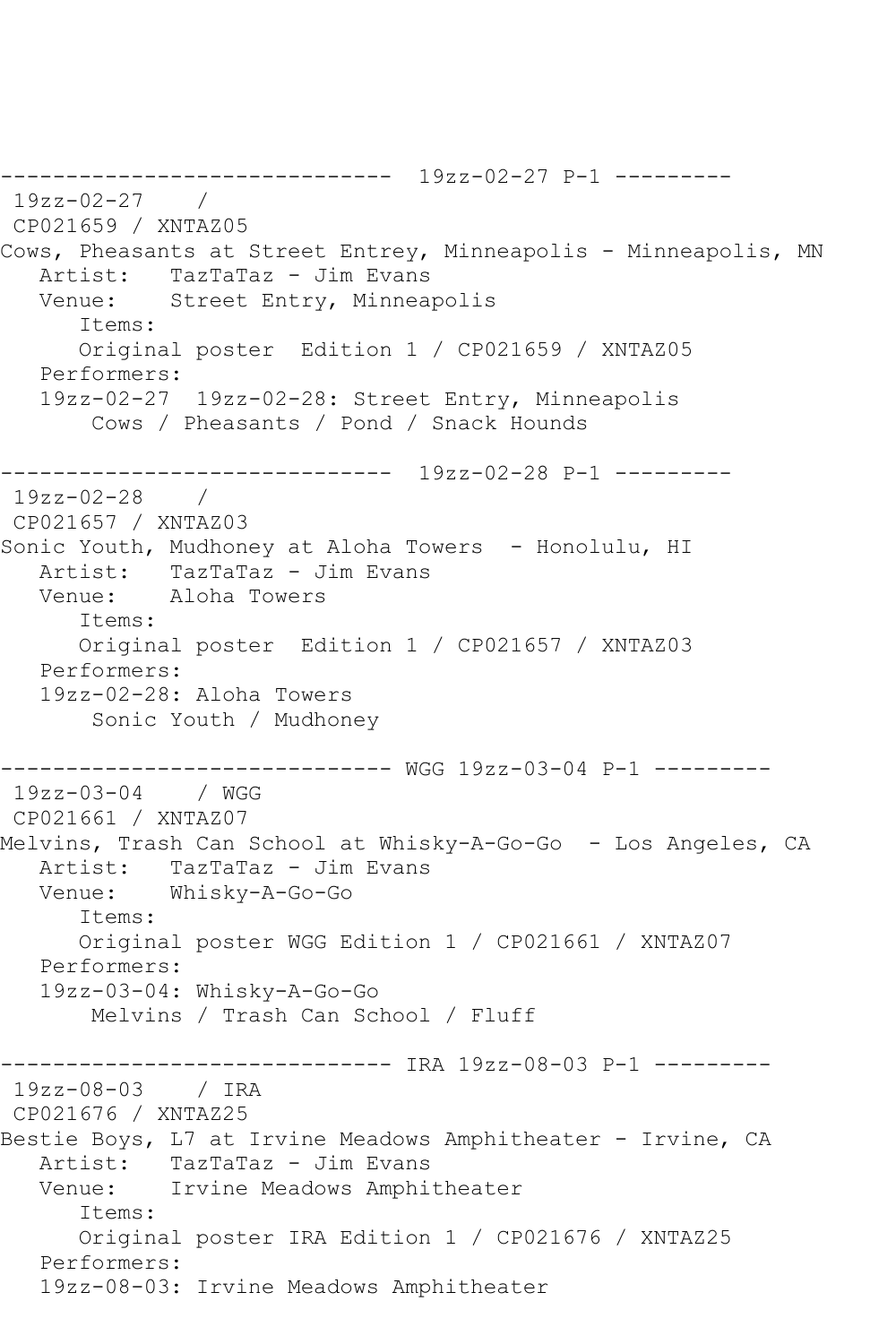Beastie Boys / L7 / House of Pain ------------------------------ WGG 19zz-08-05 P-1 --------- 19zz-08-05 / WGG CP021664 / XNTAZ10 Helmet, Hammerhead at Whisky-A-Go-Go - Los Angeles, CA Artist: TazTaTaz - Jim Evans Venue: Whisky-A-Go-Go Items: Original poster WGG Edition 1 / CP021664 / XNTAZ10 Performers: 19zz-08-05: Whisky-A-Go-Go Helmet / Hammerhead / Quicksand ------------------------------ ROXY 19zz-08-10 P-1 --------- 19zz-08-10 / ROXY CP021680 / XNTAZ29 Nick Cave at Roxy Theater - Philadelphia – Philadelphia, PA<br>Artist: TazTaTaz – Jim Evans TazTaTaz - Jim Evans Venue: Roxy Theater - Philadelphia Items: Original poster ROXY Edition 1 / CP021680 / XNTAZ29 Performers: 19zz-08-10: Roxy Theater - Philadelphia Nick Cave ------------------------------ HPA 19zz-08-28 P-1 --------- 19zz-08-28 / HPA CP021683 / XNTAZ32 Napalm Death, Carcass at Hollywood Palladium - Birmingham, MI Artist: TazTaTaz - Jim Evans Venue: Hollywood Paladium Items: Original poster HPA Edition 1 / CP021683 / XNTAZ32 Performers: 19zz-08-28: Hollywood Paladium Napalm Death / Carcass / Cathedral / Brutal Truth ------------------------------ 19zz-08-30 P-1 ---------  $19zz - 08 - 30$ CP021677 / XNTAZ26 Skinny Puppy, Godflesh at Prague, Czechoslavokia - Prague, Cz Artist: TazTaTaz - Jim Evans Venue: Prague, Czechoslavokia Items: Original poster Edition 1 / CP021677 / XNTAZ26 Performers: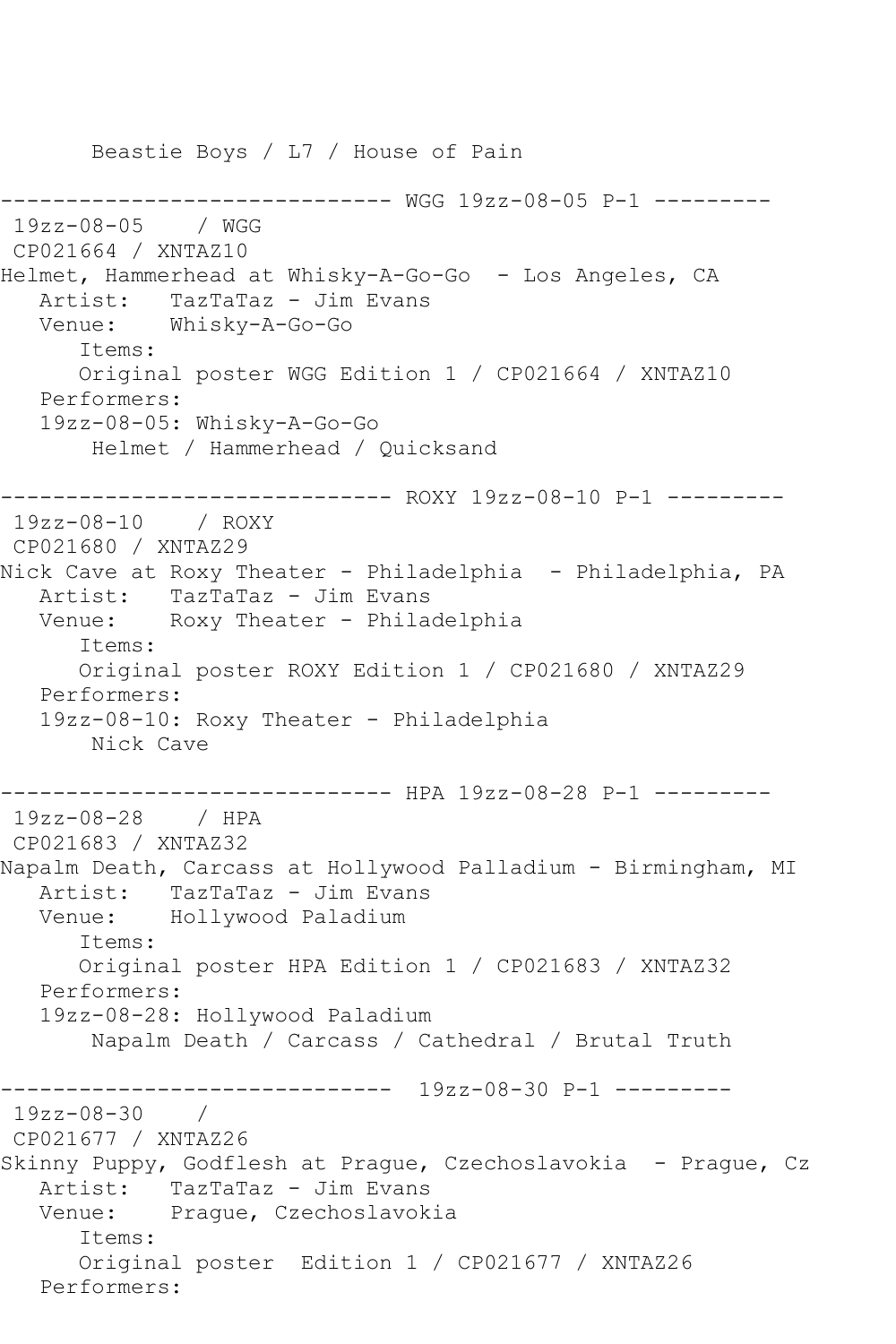19zz-08-30: Prague, Czechoslavokia Skinny Puppy / Godflesh / Ethyl Meatplow ------------------------------ 19zz-09-26 P-1 --------- 19zz-09-26 / CP021674 / XNTAZ22 Sonic Youth, Mudhoney at Castaic Lake Artist: TazTaTaz - Jim Evans Venue: Castaic Lake Items: Original poster Edition 1 / CP021674 / XNTAZ22 Performers: 19zz-09-26: Castaic Lake Sonic Youth / Mudhoney / Pavement ------------------------------ 19zz-10-13 P-1 --------- 19zz-10-13 / CP021665 / XNTAZ11 L7, Cosmic Psychos at Selinas Coogee Bay - Sidney, Au Artist: TazTaTaz - Jim Evans Venue: Selinas Coogee Bay Items: Original poster Edition 1 / CP021665 / XNTAZ11 Performers: 19zz-10-13 19zz-10-14: Selinas Coogee Bay L7 / Cosmic Psychos / New Christ / Scary Mother ------------------- HPA 19zz-10-14 P-1 ---------19zz-10-14 / HPA CP021681 / XNTAZ30 Ramones at Hollywood Palladium - Birmingham, MI Artist: TazTaTaz - Jim Evans Venue: Hollywood Paladium Items: Original poster HPA Edition 1 / CP021681 / XNTAZ30 Performers: 19zz-10-14: Hollywood Paladium Ramones ------------------------------ UAMP 19zz-10-22 P-1 --------- 19zz-10-22 / UAMP CP021678 / XNTAZ27 B-52's, Violent Femmes at Universal Amphitheater Artist: TazTaTaz - Jim Evans Venue: Universal Amphitheater Items: Original poster UAMP Edition 1 / CP021678 / XNTAZ27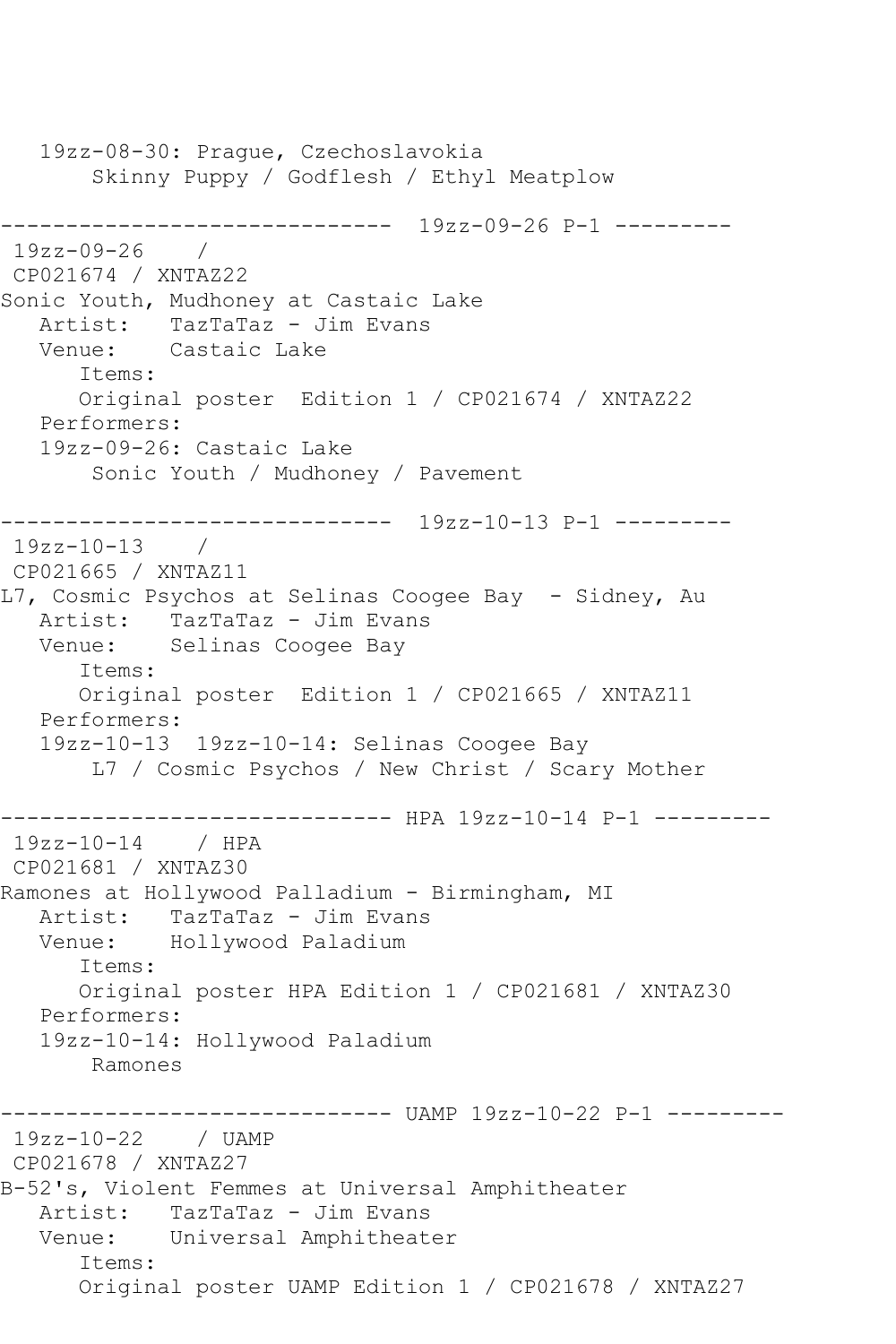Performers: 19zz-10-22 19zz-10-23: Universal Amphitheater B-52's / Violent Femmes ------------------------------ PALH 19zz-10-23 P-1 --------- 19zz-10-23 / PALH CP021663 / XNTAZ09 Green Jello, Haunted Garage at Palace, Hollywood - Hollywood, CA Artist: TazTaTaz - Jim Evans Venue: Palace, Hollywood Items: Original poster PALH Edition 1 / CP021663 / XNTAZ09 Performers: 19zz-10-23: Palace, Hollywood Green Jello / Haunted Garage / Pigmy Love Circus ------------------------------ WGG 19zz-10-27 P-1 --------- 19zz-10-27 / WGG CP021666 / XNTAZ12 Babes In Toyland at Whisky-A-Go-Go - Los Angeles, CA Artist: TazTaTaz - Jim Evans Venue: Whisky-A-Go-Go Items: Original poster WGG Edition 1 / CP021666 / XNTAZ12 Performers: 19zz-10-27: Whisky-A-Go-Go Babes In Toyland ------------------------------ IRA 19zz-10-31 P-1 --------- 19zz-10-31 / IRA CP021668 / XNTAZ15 Danzig, White Zombie at Irvine Meadows Amphitheater - Irvine, CA Artist: TazTaTaz - Jim Evans<br>Venue: Irvine Meadows Amphi Irvine Meadows Amphitheater Items: Original poster IRA Edition 1 / CP021668 / XNTAZ15 Performers: 19zz-10-31: Irvine Meadows Amphitheater Danzig / White Zombie / Kyuss ------------------------------ WGG 19zz-11-13 P-1 --------- 19zz-11-13 / WGG CP021670 / XNTAZ18 Jesus Lizard, Jon Spencer Blues Explosion at Whisky-A-Go-Go - Los Angeles, CA Artist: TazTaTaz - Jim Evans Venue: Whisky-A-Go-Go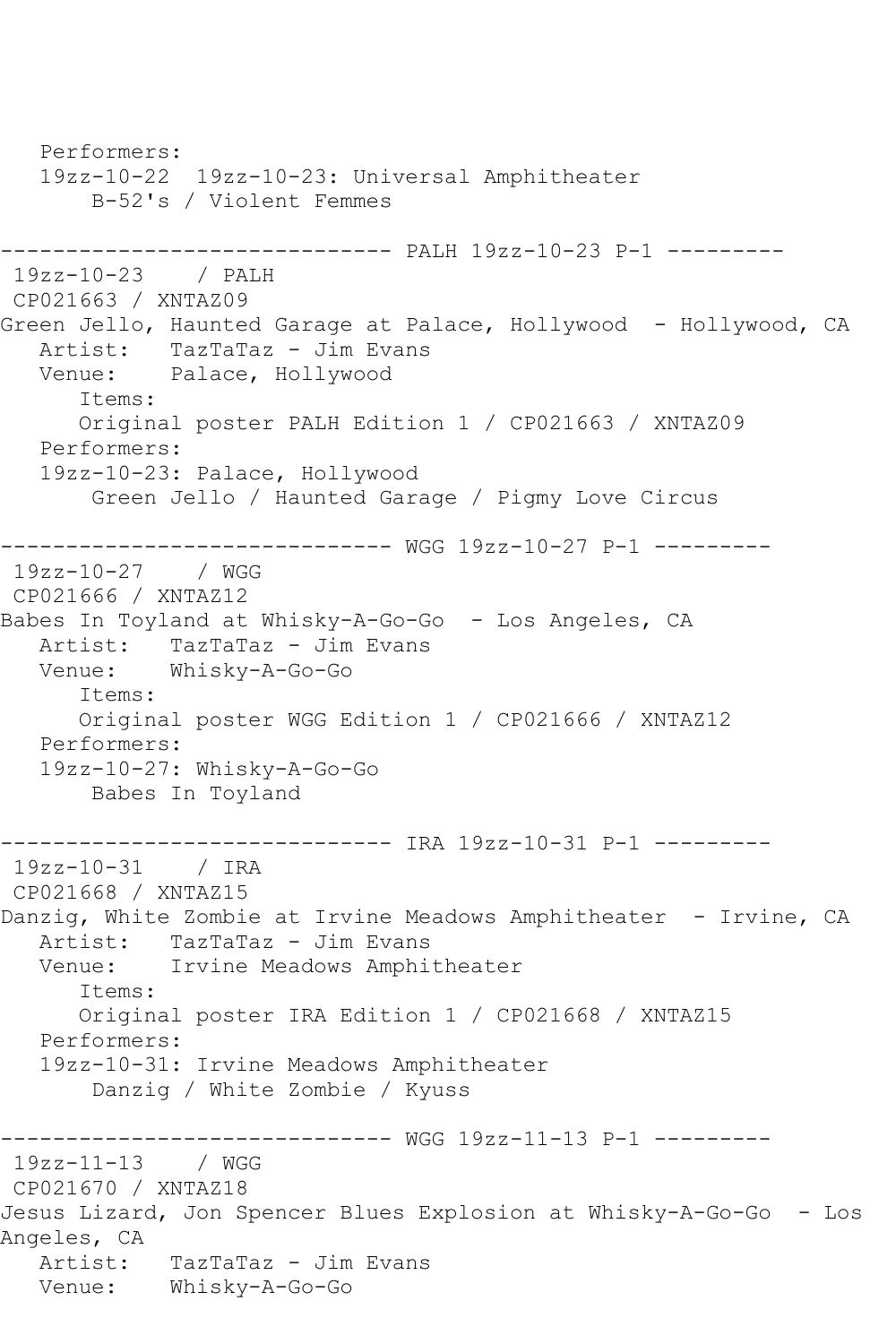Items: Original poster WGG Edition 1 / CP021670 / XNTAZ18 Performers: 19zz-11-13: Whisky-A-Go-Go Jesus Lizard / Jon Spencer Blues Explosion / Spirit House ------------------------------ JBJ 19zz-11-20 P-1 --------- 19zz-11-20 / JBJ CP021673 / XNTAZ21 Calamity Jane, Red Aunts at Jabberjaw - Los Angeles, CA Artist: TazTaTaz - Jim Evans<br>Venue: Jabberiaw Jabberjaw Items: Original poster JBJ Edition 1 / CP021673 / XNTAZ21 Performers: 19zz-11-20: Jabberjaw Calamity Jane / Red Aunts ----------- HPA 19zz-12-04 P-1 ---------19zz-12-04 / HPA CP021671 / XNTAZ19 Mudhoney, Eugenius at Hollywood Palladium - Birmingham, MI Artist: TazTaTaz - Jim Evans<br>Venue: Hollywood Paladium Hollywood Paladium Items: Original poster HPA Edition 1 / CP021671 / XNTAZ19 Performers: 19zz-12-04: Hollywood Paladium Mudhoney / Eugenius / Supersuckers ------------------------------ ROXY 19zz-12-06 P-1 --------- 19zz-12-06 / ROXY CP021684 / XNTAZ33 Cows, Rocket from the Crypt at Roxy Theater - Philadelphia - Philadelphia, PA Artist: TazTaTaz - Jim Evans Venue: Roxy Theater - Philadelphia Items: Original poster ROXY Edition 1 / CP021684 / XNTAZ33 Performers: 19zz-12-06: Roxy Theater - Philadelphia Cows / Rocket from the Crypt ------------------------------ WGG 19zz-12-07 P-1 --------- 19zz-12-07 / WGG CP021675 / XNTAZ23 Pigface, Medicine at Whisky-A-Go-Go - Los Angeles, CA